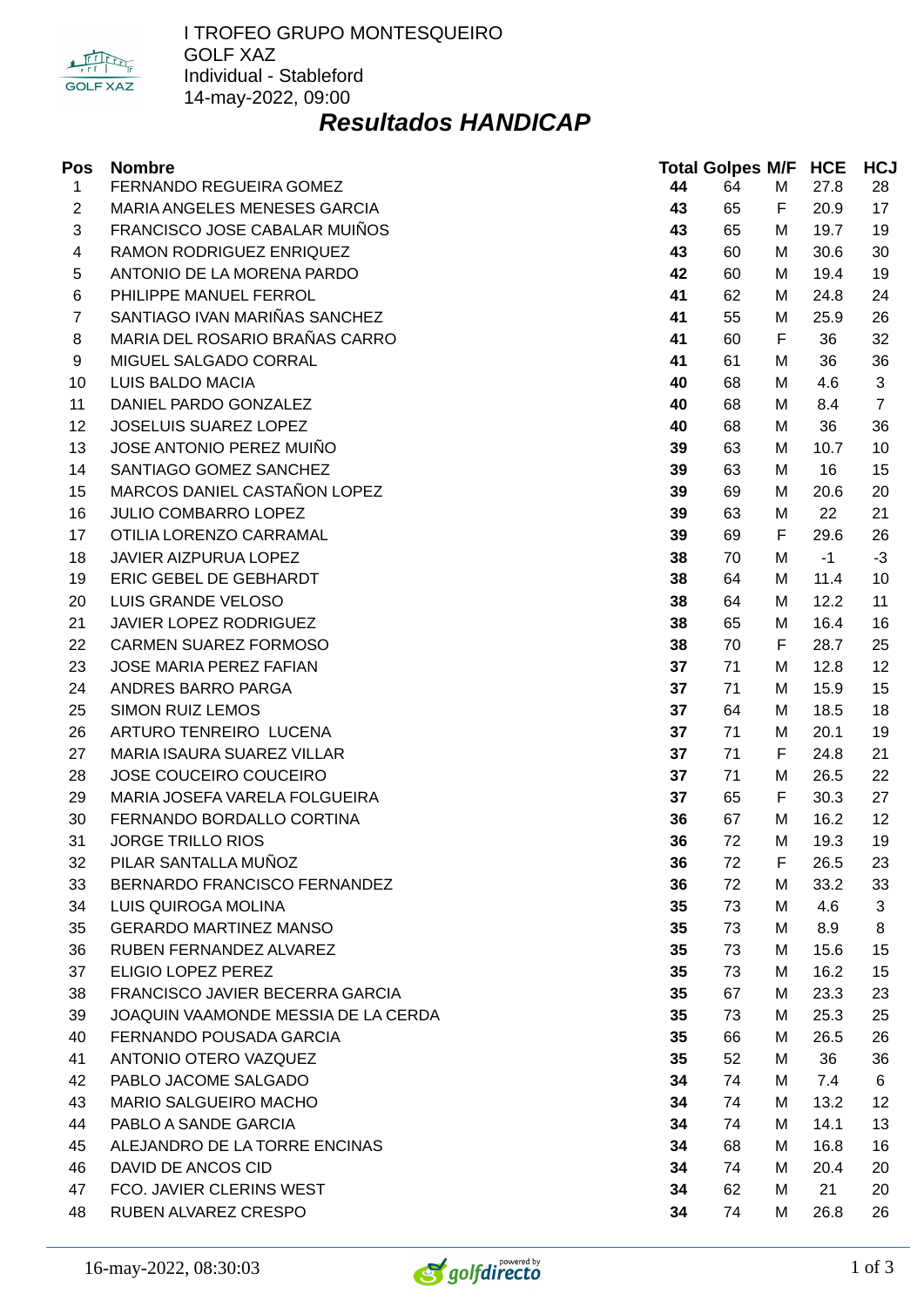

### *Resultados HANDICAP*

| Pos | <b>Nombre</b>                    |    | <b>Total Golpes M/F HCE</b> |   |      | <b>HCJ</b>     |
|-----|----------------------------------|----|-----------------------------|---|------|----------------|
| 49  | MARIA CRISTINA PEREZ GUEIMUNDE   | 34 | 69                          | F | 36   | 32             |
| 50  | MIGUEL ANGEL MEDIN GUYATT        | 33 | 75                          | м | 17.2 | 16             |
| 51  | JUAN MANUEL LAMAS OTERO          | 33 | 75                          | M | 19   | 18             |
| 52  | <b>CARLOS SAAVEDRA RICOY</b>     | 33 | 69                          | M | 18.6 | 18             |
| 53  | <b>TEODORO NAYA RODRIGUEZ</b>    | 33 | 68                          | M | 20.6 | 20             |
| 54  | ALEJANDRA NUÑEZ IGLESIAS         | 33 | 75                          | F | 26.6 | 23             |
| 55  | JOSEFA SANCHEZ PUENTE            | 33 | 75                          | F | 24.1 | 25             |
| 56  | EMILIO EMMANUEL VARELA BARCENA   | 33 | 69                          | M | 28   | 28             |
| 57  | MARIA FERNANDA FERNANDEZ BAÑA    | 33 | 76                          | F | 36   | 32             |
| 58  | JUAN JOSE LOJO LESTA             | 33 | 69                          | M | 35   | 35             |
| 59  | <b>JOSE TRILLO CASTELO</b>       | 32 | 76                          | M | 10.8 | 10             |
| 60  | <b>DANIELA ICHIM</b>             | 32 | 76                          | F | 14.8 | 11             |
| 61  | FRANCISCO JAVIER PARDO DOMINGUEZ | 32 | 64                          | M | 16.2 | 15             |
| 62  | FRANCISCO JAVIER GARCIA LOPEZ    | 32 | 57                          | М | 18.4 | 18             |
| 63  | MARIA ELENA LOPEZ GARCIA         | 32 | 76                          | F | 25.3 | 22             |
| 64  | <b>GLICERIO MORENO MARTINEZ</b>  | 32 | 76                          | M | 25   | 25             |
| 65  | CARLOS OTERO VAZQUEZ             | 32 | 70                          | M | 32.3 | 32             |
| 66  | ROSA ZAS CASAL                   | 32 | 76                          | F | 36   | 32             |
| 67  | <b>BRUNO OTERO AFONSO</b>        | 31 | 72                          | M | 5.2  | $\overline{4}$ |
| 68  | FEDERICO ZAMORA COLETTA          | 31 | 77                          | M | 20.6 | 20             |
| 69  | JOSE MARIA CABANELA GOMEZ        | 31 | 71                          | M | 23.7 | 23             |
| 70  | JOSEBA PAJUELO CASCOS            | 31 | 71                          | M | 24.6 | 24             |
| 71  | YOLANDA MUÑOZ JIMENEZ            | 31 | 70                          | F | 36   | 32             |
| 72  | ELECTO ALVAREZ DE LA SIERRA      | 30 | 56                          | M | 16.3 | 15             |
| 73  | ORENCIO REIGOSA PIÑEIROA         | 30 | 72                          | М | 16.4 | 16             |
| 74  | <b>GUILLERMO SOTO MENDI</b>      | 30 | 67                          | м | 17.4 | 17             |
| 75  | JOSE RAMON VARELA ROMERO         | 30 | 78                          | M | 18.7 | 18             |
| 76  | GONZALO JAVIER LOPEZ BLANCO      | 30 | 78                          | M | 20.6 | 20             |
| 77  | JOSE LUIS MARTINEZ LEYVA         | 30 | 78                          | M | 22.6 | 22             |
| 78  | ANGELA RODRIGUEZ PIÑON           | 29 | 73                          | F | 13.4 | 10             |
| 79  | FERNANDO FERNANDEZ LOPEZ         | 29 | 55                          | M | 18.6 | 18             |
| 80  | <b>GONZALO PEÑA PEREZ</b>        | 29 | 54                          | M | 35.8 | 36             |
| 81  | <b>JOSE ANTONIO MELLA RIOS</b>   | 28 | 74                          | М | 11.9 | 11             |
| 82  | <b>RAMON FABREGAS CASAL</b>      | 28 | 74                          | м | 17.4 | 17             |
| 83  | ARMANDO LOPEZ ALVAREZ            | 28 | 68                          | М | 17.8 | 17             |
| 84  | JOSE MANUEL CARNOTA MOSQUERA     | 28 | 80                          | M | 20.6 | 20             |
| 85  | <b>MARTA ONEGA CANTO</b>         | 28 | 80                          | F | 36   | 32             |
| 86  | MARIA MERCEDES PEDREIRA FANDIÑO  | 28 | 69                          | F | 36   | 32             |
| 87  | LUIS CARBALLO SIEIRO             | 27 | 69                          | M | 29.3 | 29             |
| 88  | EVA MARIA VENTURA FACORRO        | 27 | 67                          | F | 36.4 | 32             |
| 89  | MANUEL TRINCADO PARADELO         | 27 | 77                          | M | 36   | 36             |
| 90  | <b>MARIO GARCIA SANJUAN</b>      | 26 | 69                          | м | 14.2 | 13             |
| 91  | JUAN ANTONIO FERNANDEZ TORREIRO  | 26 | 77                          | M | 20.2 | 20             |
| 92  | <b>DAVID GARCIA LOPEZ</b>        | 26 | 75                          | М | 24.3 | 24             |
| 93  | <b>DAMIEN DOLAN</b>              | 26 | 65                          | м | 26.5 | 26             |
| 94  | ANTONIO TORRES GOZALO            | 26 | 77                          | M | 32.2 | 32             |
| 95  | MARIA LUISA GONZALEZ GONZALEZ    | 25 | 77                          | F | 36   | 32             |
| 96  | EDUARDO M. DEBEN PROBADOS        | 25 | 57                          | M | 36   | 36             |

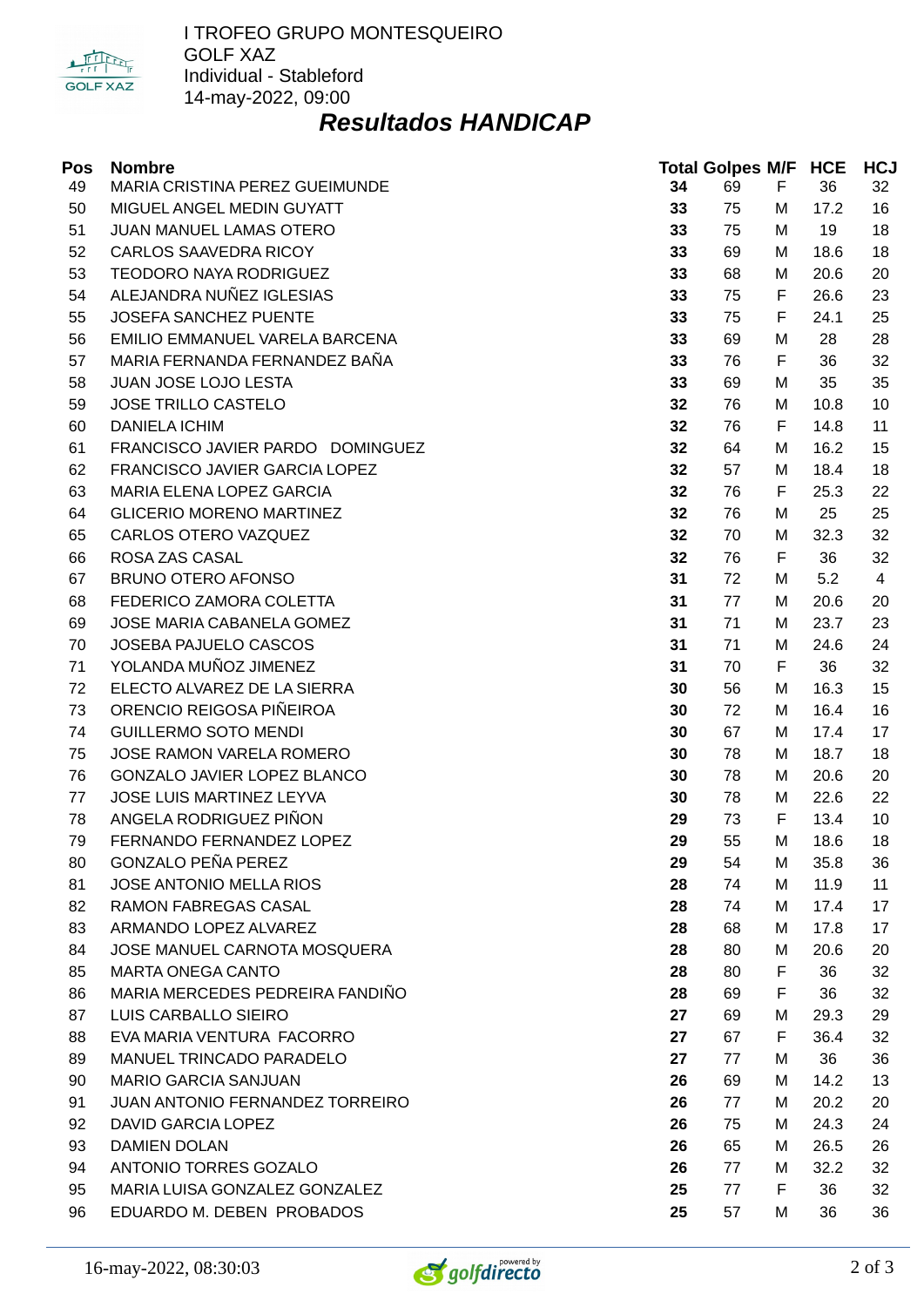

### *Resultados HANDICAP*

| <b>Pos</b> | <b>Nombre</b>                          | <b>Total Golpes M/F</b> |    |   | <b>HCE</b> | <b>HCJ</b> |  |
|------------|----------------------------------------|-------------------------|----|---|------------|------------|--|
| 97         | <b>GABRIEL MONEO MARIÑA</b>            | 24                      | 64 | м | 20.9       | 20         |  |
| 98         | <b>JESUS MANUEL CASTAÑON RODRIGUEZ</b> | 24                      | 73 | М | 22.4       | 22         |  |
| 99         | JAIME DEL RIO ENRIQUEZ                 | 23                      | 60 | М | 36         | 36         |  |
| 100        | <b>JOSE LUIS MORILLO SALAS</b>         | 22                      | 76 | M | 36         | 36         |  |
| 101        | ANA ISABEL LOPEZ VELOSO                | 21                      | 77 | F | 22.4       | 19         |  |
| 102        | LUCINIO GALACHE HERNANDEZ              | 21                      | 52 | М | 22.7       | 22         |  |
| 103        | CRISTINA FERNANDEZ COLLANTES           | 14                      | 99 | F | 36         | 32         |  |
| 104        | MAR CARRILLO MUDARRA                   | 12                      | 74 | F | 36         | 32         |  |
| 105        | FEDERICO CAÑAS GARCIA-ROJO             | 10                      | 51 | М | 28         | 28         |  |
| 106        | CARLA VAZQUEZ PEDREIRA                 | 4                       | 40 | F | 36         | 32         |  |
| NP         | ALFONSO VAZQUEZ OLIVAN                 |                         |    | M | 12.1       | 11         |  |
| NP.        | <b>CARMEN FERNANDEZ UZAL</b>           |                         |    | F | 26.1       | 22         |  |

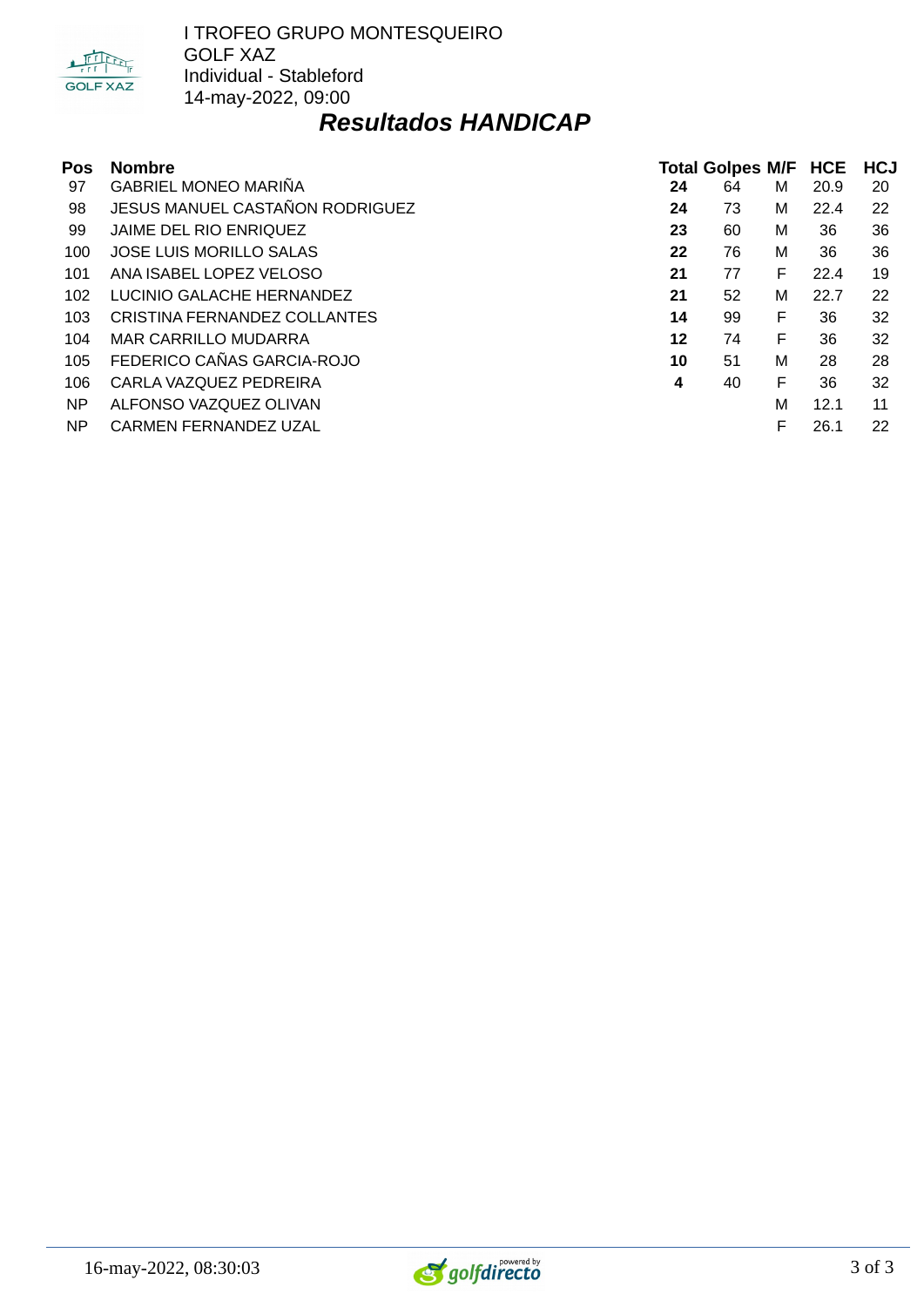

# *Resultados SCRATCH*

| Pos            | <b>Nombre</b>                     |    | <b>Total Golpes M/F HCE</b> |   |      | <b>HCJ</b>     |
|----------------|-----------------------------------|----|-----------------------------|---|------|----------------|
| $\mathbf{1}$   | JAVIER AIZPURUA LOPEZ             | 41 | 67                          | М | $-1$ | $-3$           |
| $\overline{c}$ | LUIS BALDO MACIA                  | 37 | 71                          | М | 4.6  | 3              |
| 3              | DANIEL PARDO GONZALEZ             | 33 | 75                          | М | 8.4  | $\overline{7}$ |
| 4              | LUIS QUIROGA MOLINA               | 32 | 76                          | М | 4.6  | 3              |
| 5              | ERIC GEBEL DE GEBHARDT            | 29 | 73                          | М | 11.4 | 10             |
| 6              | JOSE ANTONIO PEREZ MUIÑO          | 29 | 73                          | М | 10.7 | 10             |
| $\overline{7}$ | PABLO JACOME SALGADO              | 28 | 80                          | М | 7.4  | 6              |
| 8              | <b>LUIS GRANDE VELOSO</b>         | 27 | 75                          | М | 12.2 | 11             |
| 9              | <b>GERARDO MARTINEZ MANSO</b>     | 27 | 81                          | М | 8.9  | 8              |
| 10             | <b>BRUNO OTERO AFONSO</b>         | 27 | 76                          | М | 5.2  | 4              |
| 11             | FRANCISCO JOSE CABALAR MUIÑOS     | 26 | 84                          | М | 19.7 | 19             |
| 12             | MARIA ANGELES MENESES GARCIA      | 26 | 82                          | F | 20.9 | 17             |
| 13             | SANTIAGO GOMEZ SANCHEZ            | 25 | 77                          | М | 16   | 15             |
| 14             | <b>JOSE MARIA PEREZ FAFIAN</b>    | 25 | 83                          | М | 12.8 | 12             |
| 15             | FERNANDO BORDALLO CORTINA         | 25 | 78                          | М | 16.2 | 12             |
| 16             | ANTONIO DE LA MORENA PARDO        | 24 | 78                          | М | 19.4 | 19             |
| 17             | JAVIER LOPEZ RODRIGUEZ            | 23 | 80                          | M | 16.4 | 16             |
| 18             | ANDRES BARRO PARGA                | 22 | 86                          | М | 15.9 | 15             |
| 19             | MARIO SALGUEIRO MACHO             | 22 | 86                          | М | 13.2 | 12             |
| 20             | <b>JOSE TRILLO CASTELO</b>        | 22 | 86                          | М | 10.8 | 10             |
| 21             | <b>SIMON RUIZ LEMOS</b>           | 21 | 81                          | м | 18.5 | 18             |
| 22             | PABLO A SANDE GARCIA              | 21 | 87                          | М | 14.1 | 13             |
| 23             | <b>DANIELA ICHIM</b>              | 21 | 87                          | F | 14.8 | 11             |
| 24             | MARCOS DANIEL CASTAÑON LOPEZ      | 20 | 89                          | М | 20.6 | 20             |
| 25             | ALEJANDRO DE LA TORRE ENCINAS     | 20 | 83                          | М | 16.8 | 16             |
| 26             | RUBEN FERNANDEZ ALVAREZ           | 20 | 88                          | М | 15.6 | 15             |
| 27             | ELIGIO LOPEZ PEREZ                | 20 | 88                          | М | 16.2 | 15             |
| 28             | ANGELA RODRIGUEZ PIÑON            | 20 | 82                          | F | 13.4 | 10             |
| 29             | PHILIPPE MANUEL FERROL            | 19 | 85                          | M | 24.8 | 24             |
| 30             | JULIO COMBARRO LOPEZ              | 19 | 83                          | М | 22   | 21             |
| 31             | ARTURO TENREIRO LUCENA            | 19 | 90                          | M | 20.1 | 19             |
| 32             | FRANCISCO JAVIER PARDO DOMINGUEZ  | 19 | 77                          | M | 16.2 | 15             |
| 33             | FERNANDO REGUEIRA GOMEZ           | 18 | 92                          | M | 27.8 | 28             |
| 34             | <b>MARIA ISAURA SUAREZ VILLAR</b> | 18 | 92                          | F | 24.8 | 21             |
| 35             | TEODORO NAYA RODRIGUEZ            | 18 | 86                          | М | 20.6 | 20             |
| 36             | <b>JORGE TRILLO RIOS</b>          | 18 | 91                          | М | 19.3 | 19             |
| 37             | FRANCISCO JAVIER GARCIA LOPEZ     | 18 | 72                          | М | 18.4 | 18             |
| 38             | JOSE ANTONIO MELLA RIOS           | 18 | 84                          | М | 11.9 | 11             |
| 39             | SANTIAGO IVAN MARIÑAS SANCHEZ     | 17 | 79                          | М | 25.9 | 26             |
| 40             | FCO. JAVIER CLERINS WEST          | 17 | 80                          | М | 21   | 20             |
| 41             | MIGUEL ANGEL MEDIN GUYATT         | 17 | 91                          | М | 17.2 | 16             |
| 42             | ELECTO ALVAREZ DE LA SIERRA       | 17 | 69                          | М | 16.3 | 15             |
| 43             | MARIA DEL ROSARIO BRAÑAS CARRO    | 16 | 90                          | F | 36   | 32             |
| 44             | CARMEN SUAREZ FORMOSO             | 16 | 95                          | F | 28.7 | 25             |
| 45             | CARLOS SAAVEDRA RICOY             | 16 | 86                          | М | 18.6 | 18             |
| 46             | RAMON RODRIGUEZ ENRIQUEZ          | 15 | 89                          | М | 30.6 | 30             |
| 47             | FRANCISCO JAVIER BECERRA GARCIA   | 15 | 88                          | М | 23.3 | 23             |
| 48             | JOSE COUCEIRO COUCEIRO            | 15 | 93                          | М | 26.5 | 22             |

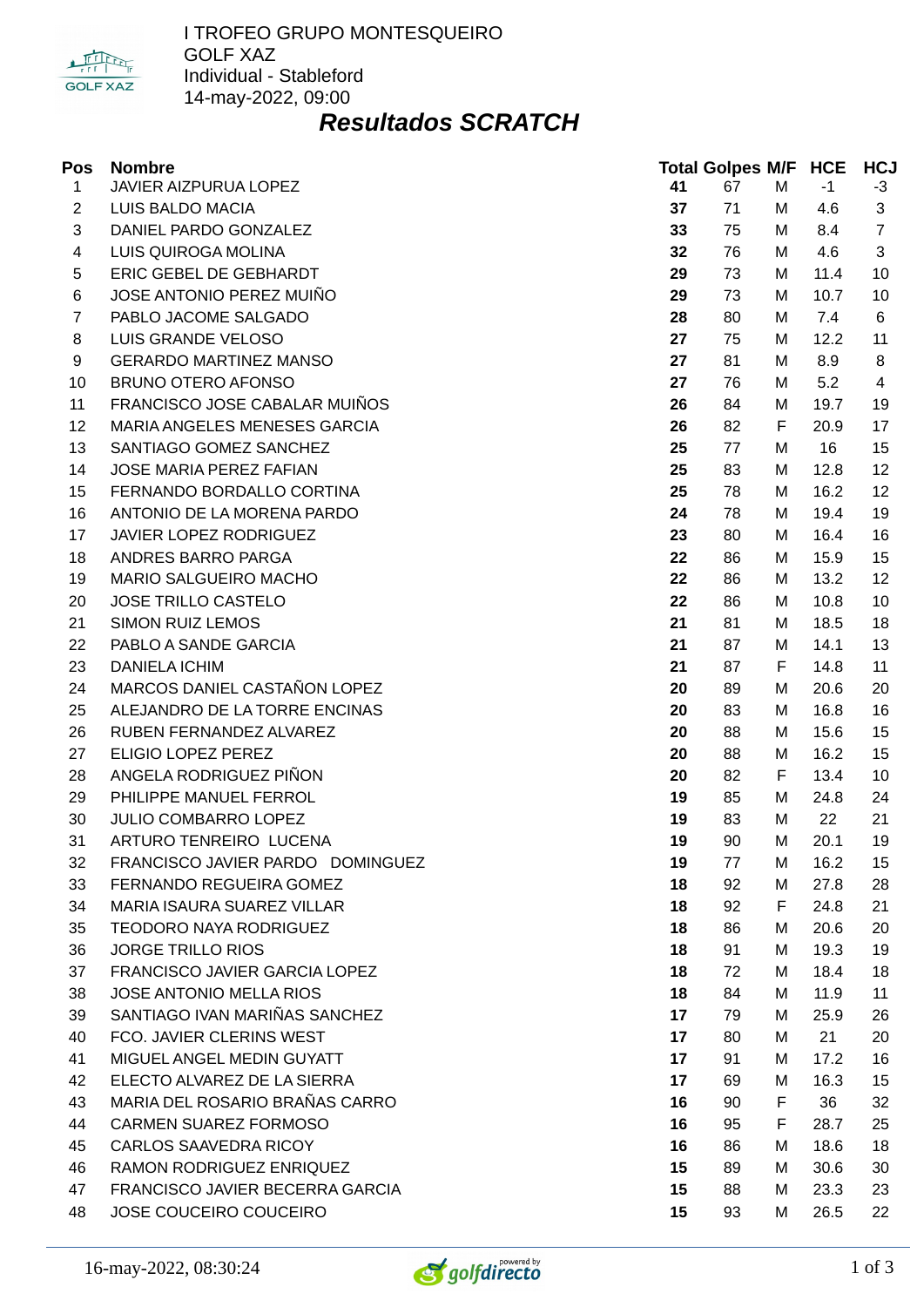

# *Resultados SCRATCH*

| Pos | <b>Nombre</b>                       |                         | <b>Total Golpes M/F HCE</b> |   |      | <b>HCJ</b> |
|-----|-------------------------------------|-------------------------|-----------------------------|---|------|------------|
| 49  | DAVID DE ANCOS CID                  | 15                      | 94                          | M | 20.4 | 20         |
| 50  | FEDERICO ZAMORA COLETTA             | 15                      | 97                          | М | 20.6 | 20         |
| 51  | FERNANDO FERNANDEZ LOPEZ            | 15                      | 69                          | М | 18.6 | 18         |
| 52  | JUAN MANUEL LAMAS OTERO             | 15                      | 93                          | М | 19   | 18         |
| 53  | <b>GUILLERMO SOTO MENDI</b>         | 15                      | 82                          | М | 17.4 | 17         |
| 54  | ARMANDO LOPEZ ALVAREZ               | 15                      | 83                          | М | 17.8 | 17         |
| 55  | ORENCIO REIGOSA PIÑEIROA            | 15                      | 87                          | М | 16.4 | 16         |
| 56  | <b>MARIO GARCIA SANJUAN</b>         | 15                      | 80                          | М | 14.2 | 13         |
| 57  | OTILIA LORENZO CARRAMAL             | 14                      | 95                          | F | 29.6 | 26         |
| 58  | PILAR SANTALLA MUÑOZ                | 14                      | 95                          | F | 26.5 | 23         |
| 59  | MARIA JOSEFA VARELA FOLGUEIRA       | 13                      | 90                          | F | 30.3 | 27         |
| 60  | ALEJANDRA NUÑEZ IGLESIAS            | 13                      | 98                          | F | 26.6 | 23         |
| 61  | GONZALO JAVIER LOPEZ BLANCO         | 13                      | 98                          | М | 20.6 | 20         |
| 62  | JOSE RAMON VARELA ROMERO            | 13                      | 96                          | М | 18.7 | 18         |
| 63  | RAMON FABREGAS CASAL                | 13                      | 90                          | М | 17.4 | 17         |
| 64  | FERNANDO POUSADA GARCIA             | 12                      | 90                          | М | 26.5 | 26         |
| 65  | JOSE MARIA CABANELA GOMEZ           | 12                      | 93                          | М | 23.7 | 23         |
| 66  | MIGUEL SALGADO CORRAL               | 11                      | 95                          | М | 36   | 36         |
| 67  | RUBEN ALVAREZ CRESPO                | 11                      | 100                         | М | 26.8 | 26         |
| 68  | JOAQUIN VAAMONDE MESSIA DE LA CERDA | 11                      | 98                          | М | 25.3 | 25         |
| 69  | JOSEBA PAJUELO CASCOS               | 11                      | 94                          | М | 24.6 | 24         |
| 70  | MARIA ELENA LOPEZ GARCIA            | 11                      | 98                          | F | 25.3 | 22         |
| 71  | JOSE MANUEL CARNOTA MOSQUERA        | 11                      | 100                         | M | 20.6 | 20         |
| 72  | ANTONIO OTERO VAZQUEZ               | 10                      | 82                          | М | 36   | 36         |
| 73  | EMILIO EMMANUEL VARELA BARCENA      | 10                      | 96                          | М | 28   | 28         |
| 74  | JOSEFA SANCHEZ PUENTE               | 10                      | 100                         | F | 24.1 | 25         |
| 75  | JUAN ANTONIO FERNANDEZ TORREIRO     | 10                      | 96                          | М | 20.2 | 20         |
| 76  | JOSELUIS SUAREZ LOPEZ               | 9                       | 104                         | М | 36   | 36         |
| 77  | CARLOS OTERO VAZQUEZ                | 9                       | 100                         | М | 32.3 | 32         |
| 78  | <b>DAMIEN DOLAN</b>                 | 9                       | 87                          | М | 26.5 | 26         |
| 79  | JESUS MANUEL CASTAÑON RODRIGUEZ     | 9                       | 92                          | М | 22.4 | 22         |
| 80  | <b>JOSE LUIS MARTINEZ LEYVA</b>     | 9                       | 100                         | М | 22.6 | 22         |
| 81  | <b>GABRIEL MONEO MARIÑA</b>         | 9                       | 81                          | М | 20.9 | 20         |
| 82  | BERNARDO FRANCISCO FERNANDEZ        | 8                       | 105                         | М | 33.2 | 33         |
| 83  | ROSA ZAS CASAL                      | 8                       | 108                         | F | 36   | 32         |
| 84  | YOLANDA MUÑOZ JIMENEZ               | 8                       | 100                         | F | 36   | 32         |
| 85  | <b>GLICERIO MORENO MARTINEZ</b>     | 8                       | 101                         | М | 25   | 25         |
| 86  | JUAN JOSE LOJO LESTA                | $\overline{\mathbf{z}}$ | 102                         | М | 35   | 35         |
| 87  | MARIA FERNANDA FERNANDEZ BAÑA       | $\overline{7}$          | 108                         | F | 36   | 32         |
| 88  | <b>DAVID GARCIA LOPEZ</b>           | $\overline{7}$          | 98                          | М | 24.3 | 24         |
| 89  | LUCINIO GALACHE HERNANDEZ           | $\overline{7}$          | 67                          | М | 22.7 | 22         |
| 90  | ANA ISABEL LOPEZ VELOSO             | $\overline{7}$          | 94                          | F | 22.4 | 19         |
| 91  | <b>GONZALO PEÑA PEREZ</b>           | 6                       | 82                          | М | 35.8 | 36         |
| 92  | MARIA CRISTINA PEREZ GUEIMUNDE      | 6                       | 100                         | F | 36   | 32         |
| 93  | EVA MARIA VENTURA FACORRO           | 6                       | 95                          | F | 36.4 | 32         |
| 94  | EDUARDO M. DEBEN PROBADOS           | 5                       | 85                          | м | 36   | 36         |
| 95  | <b>MARTA ONEGA CANTO</b>            | 5                       | 112                         | F | 36   | 32         |
| 96  | MARIA LUISA GONZALEZ GONZALEZ       | 5                       | 107                         | F | 36   | 32         |

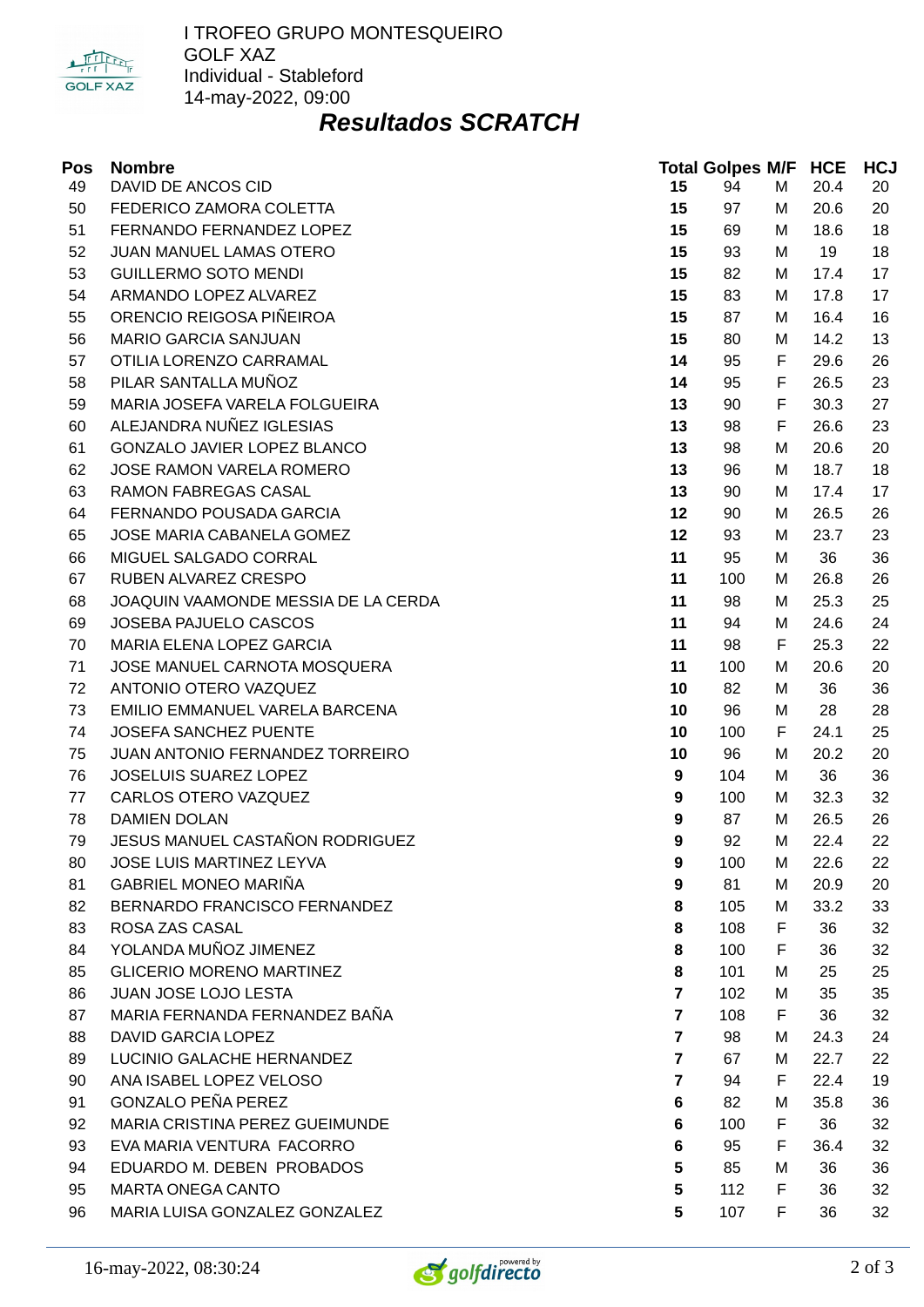

# *Resultados SCRATCH*

| Pos | <b>Nombre</b>                   | <b>Total Golpes M/F HCE</b> |     |   |      | <b>HCJ</b> |  |
|-----|---------------------------------|-----------------------------|-----|---|------|------------|--|
| 97  | LUIS CARBALLO SIEIRO            | 5                           | 94  | м | 29.3 | 29         |  |
| 98  | MARIA MERCEDES PEDREIRA FANDIÑO | 4                           | 98  | F | 36   | 32         |  |
| 99  | <b>MANUEL TRINCADO PARADELO</b> | 3                           | 111 | м | 36   | 36         |  |
| 100 | CRISTINA FERNANDEZ COLLANTES    | 3                           | 131 | F | 36   | 32         |  |
| 101 | ANTONIO TORRES GOZALO           | 3                           | 108 | M | 32.2 | 32         |  |
| 102 | JAIME DEL RIO ENRIQUEZ          | 2                           | 88  | м | 36   | 36         |  |
| 103 | <b>JOSE LUIS MORILLO SALAS</b>  | $\mathbf{2}$                | 108 | м | 36   | 36         |  |
| 104 | <b>MAR CARRILLO MUDARRA</b>     | 2                           | 98  | F | 36   | 32         |  |
| 105 | FEDERICO CAÑAS GARCIA-ROJO      | 1                           | 66  | м | 28   | 28         |  |
| 106 | CARLA VAZQUEZ PEDREIRA          | 0                           | 53  | F | 36   | 32         |  |
| NP. | <b>CARMEN FERNANDEZ UZAL</b>    |                             |     | F | 26.1 | 22         |  |
| NP  | ALFONSO VAZQUEZ OLIVAN          |                             |     | М | 12.1 | 11         |  |

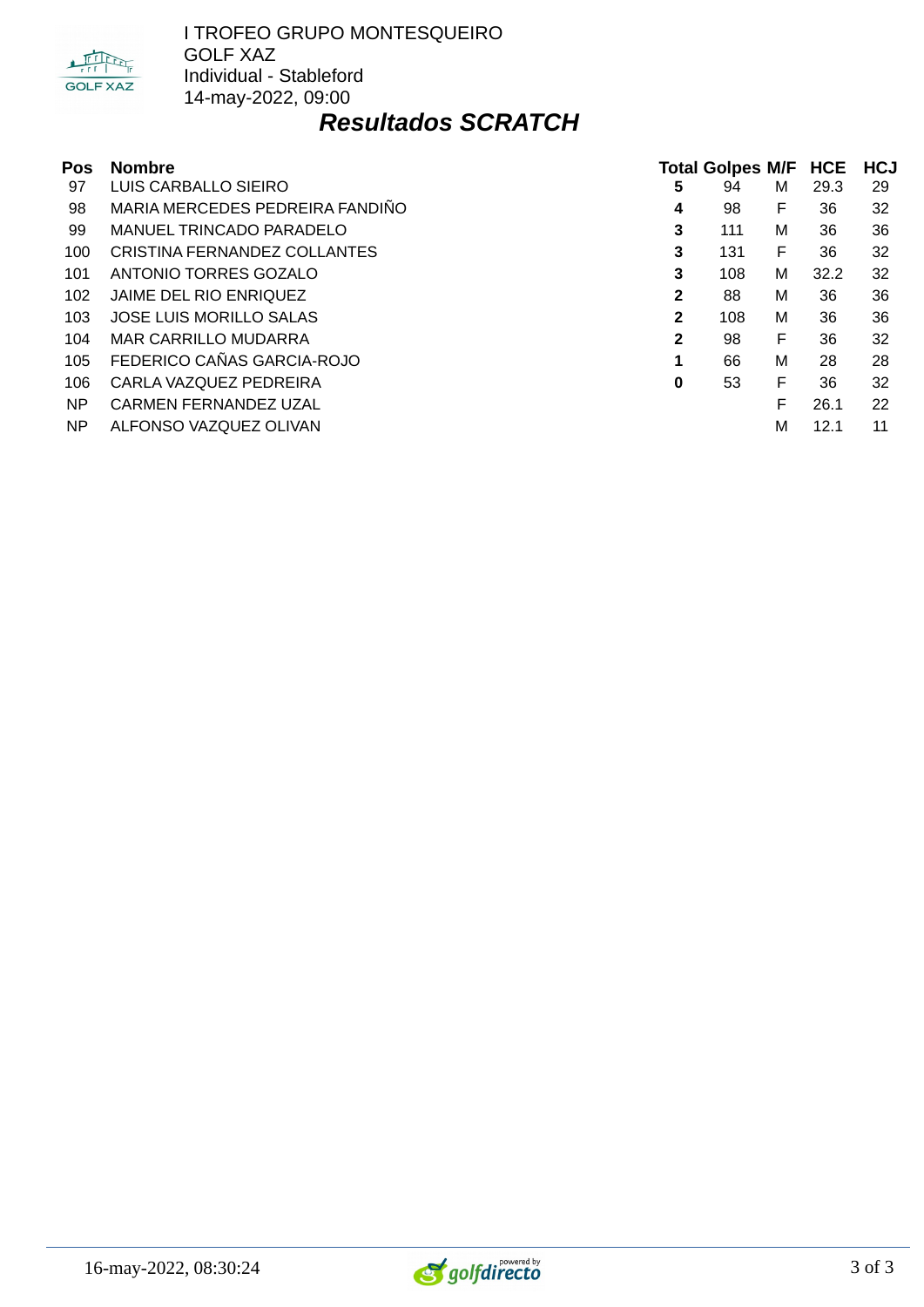

#### *Resultados DAMAS*

| Pos            | <b>Nombre</b>                       | <b>Total Golpes M/F</b> |    | <b>HCE</b> | <b>HCJ</b> |    |
|----------------|-------------------------------------|-------------------------|----|------------|------------|----|
| 1              | <b>MARIA ANGELES MENESES GARCIA</b> | 43                      | 65 | F.         | 20.9       | 17 |
| $\overline{2}$ | MARIA DEL ROSARIO BRAÑAS CARRO      | 41                      | 60 | F          | 36         | 32 |
| 3              | OTILIA LORENZO CARRAMAL             | 39                      | 69 | F          | 29.6       | 26 |
| 4              | <b>CARMEN SUAREZ FORMOSO</b>        | 38                      | 70 | F          | 28.7       | 25 |
| 5              | <b>MARIA ISAURA SUAREZ VILLAR</b>   | 37                      | 71 | F          | 24.8       | 21 |
| 6              | MARIA JOSEFA VARELA FOLGUEIRA       | 37                      | 65 | F          | 30.3       | 27 |
| $\overline{7}$ | PILAR SANTALLA MUÑOZ                | 36                      | 72 | F          | 26.5       | 23 |
| 8              | MARIA CRISTINA PEREZ GUEIMUNDE      | 34                      | 69 | F          | 36         | 32 |
| 9              | ALEJANDRA NUÑEZ IGLESIAS            | 33                      | 75 | F          | 26.6       | 23 |
| 10             | <b>JOSEFA SANCHEZ PUENTE</b>        | 33                      | 75 | F          | 24.1       | 25 |
| 11             | MARIA FERNANDA FERNANDEZ BAÑA       | 33                      | 76 | F          | 36         | 32 |
| 12             | <b>DANIELA ICHIM</b>                | 32                      | 76 | F          | 14.8       | 11 |
| 13             | <b>MARIA ELENA LOPEZ GARCIA</b>     | 32                      | 76 | F          | 25.3       | 22 |
| 14             | ROSA ZAS CASAL                      | 32                      | 76 | F          | 36         | 32 |
| 15             | YOLANDA MUÑOZ JIMENEZ               | 31                      | 70 | F          | 36         | 32 |
| 16             | ANGELA RODRIGUEZ PIÑON              | 29                      | 73 | F          | 13.4       | 10 |
| 17             | <b>MARTA ONEGA CANTO</b>            | 28                      | 80 | F          | 36         | 32 |
| 18             | MARIA MERCEDES PEDREIRA FANDIÑO     | 28                      | 69 | F          | 36         | 32 |
| 19             | EVA MARIA VENTURA FACORRO           | 27                      | 67 | F          | 36.4       | 32 |
| 20             | MARIA LUISA GONZALEZ GONZALEZ       | 25                      | 77 | F          | 36         | 32 |
| 21             | ANA ISABEL LOPEZ VELOSO             | 21                      | 77 | F          | 22.4       | 19 |
| 22             | <b>CRISTINA FERNANDEZ COLLANTES</b> | 14                      | 99 | F          | 36         | 32 |
| 23             | <b>MAR CARRILLO MUDARRA</b>         | 12                      | 74 | F          | 36         | 32 |
| 24             | CARLA VAZQUEZ PEDREIRA              | 4                       | 40 | F          | 36         | 32 |
| <b>NP</b>      | CARMEN FERNANDEZ UZAL               |                         |    | F          | 26.1       | 22 |

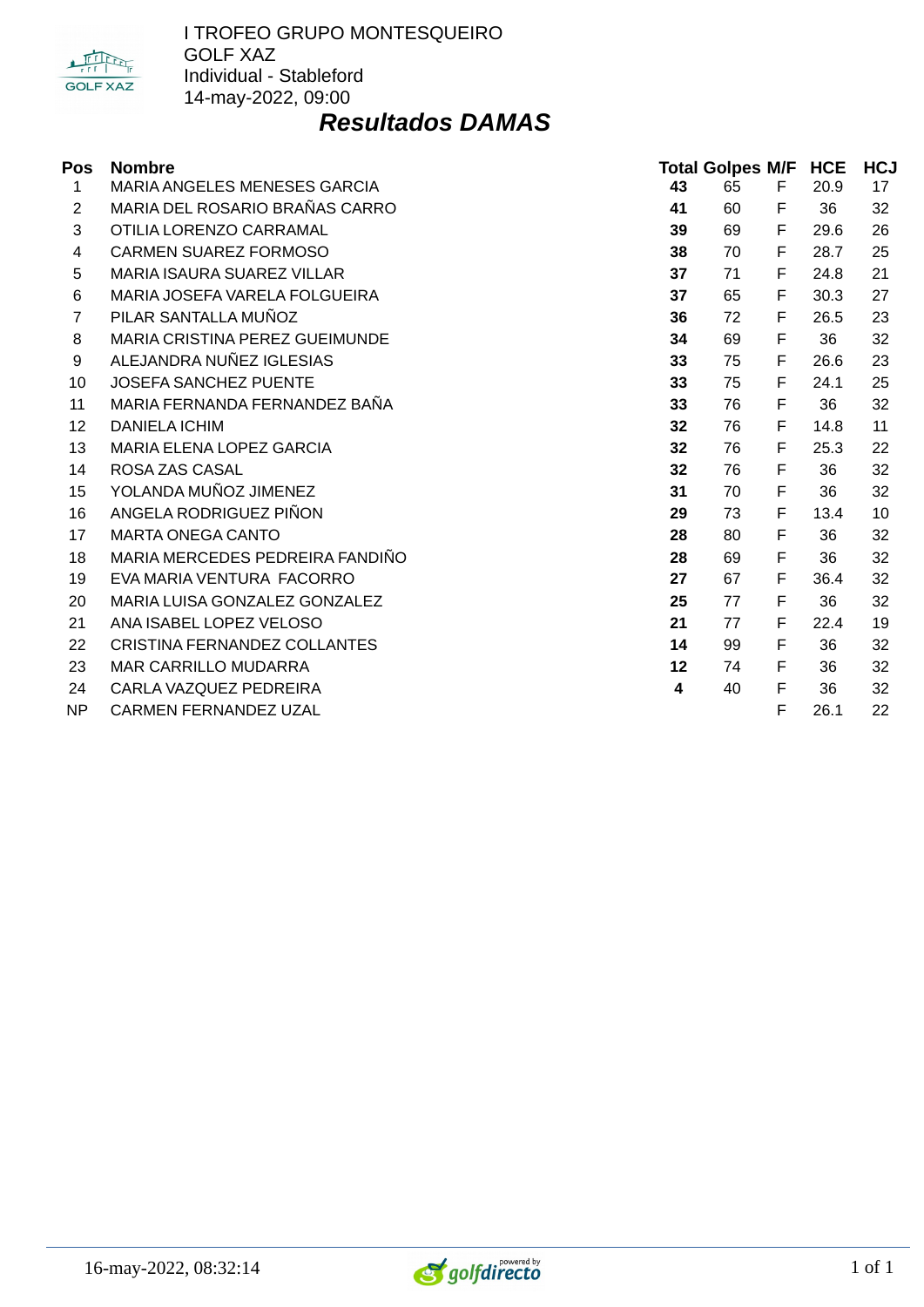

# *Resultados 2ª CATEGORÍA CABALLEROS (desde hcp 18,1 a 36)*

| Pos            | <b>Nombre</b>                       |    | <b>Total Golpes M/F HCE</b> |   |      | <b>HCJ</b> |
|----------------|-------------------------------------|----|-----------------------------|---|------|------------|
| $\mathbf{1}$   | FERNANDO REGUEIRA GOMEZ             | 44 | 64                          | M | 27.8 | 28         |
| $\overline{c}$ | FRANCISCO JOSE CABALAR MUIÑOS       | 43 | 65                          | М | 19.7 | 19         |
| 3              | RAMON RODRIGUEZ ENRIQUEZ            | 43 | 60                          | М | 30.6 | 30         |
| 4              | ANTONIO DE LA MORENA PARDO          | 42 | 60                          | М | 19.4 | 19         |
| 5              | PHILIPPE MANUEL FERROL              | 41 | 62                          | М | 24.8 | 24         |
| 6              | SANTIAGO IVAN MARIÑAS SANCHEZ       | 41 | 55                          | M | 25.9 | 26         |
| $\overline{7}$ | MIGUEL SALGADO CORRAL               | 41 | 61                          | М | 36   | 36         |
| 8              | JOSELUIS SUAREZ LOPEZ               | 40 | 68                          | М | 36   | 36         |
| 9              | MARCOS DANIEL CASTAÑON LOPEZ        | 39 | 69                          | М | 20.6 | 20         |
| 10             | <b>JULIO COMBARRO LOPEZ</b>         | 39 | 63                          | M | 22   | 21         |
| 11             | <b>SIMON RUIZ LEMOS</b>             | 37 | 64                          | М | 18.5 | 18         |
| 12             | ARTURO TENREIRO LUCENA              | 37 | 71                          | М | 20.1 | 19         |
| 13             | JOSE COUCEIRO COUCEIRO              | 37 | 71                          | М | 26.5 | 22         |
| 14             | <b>JORGE TRILLO RIOS</b>            | 36 | 72                          | М | 19.3 | 19         |
| 15             | BERNARDO FRANCISCO FERNANDEZ        | 36 | 72                          | М | 33.2 | 33         |
| 16             | FRANCISCO JAVIER BECERRA GARCIA     | 35 | 67                          | М | 23.3 | 23         |
| 17             | JOAQUIN VAAMONDE MESSIA DE LA CERDA | 35 | 73                          | М | 25.3 | 25         |
| 18             | FERNANDO POUSADA GARCIA             | 35 | 66                          | М | 26.5 | 26         |
| 19             | ANTONIO OTERO VAZQUEZ               | 35 | 52                          | M | 36   | 36         |
| 20             | DAVID DE ANCOS CID                  | 34 | 74                          | М | 20.4 | 20         |
| 21             | FCO. JAVIER CLERINS WEST            | 34 | 62                          | М | 21   | 20         |
| 22             | RUBEN ALVAREZ CRESPO                | 34 | 74                          | M | 26.8 | 26         |
| 23             | JUAN MANUEL LAMAS OTERO             | 33 | 75                          | М | 19   | 18         |
| 24             | <b>CARLOS SAAVEDRA RICOY</b>        | 33 | 69                          | М | 18.6 | 18         |
| 25             | <b>TEODORO NAYA RODRIGUEZ</b>       | 33 | 68                          | М | 20.6 | 20         |
| 26             | EMILIO EMMANUEL VARELA BARCENA      | 33 | 69                          | М | 28   | 28         |
| 27             | JUAN JOSE LOJO LESTA                | 33 | 69                          | М | 35   | 35         |
| 28             | FRANCISCO JAVIER GARCIA LOPEZ       | 32 | 57                          | M | 18.4 | 18         |
| 29             | <b>GLICERIO MORENO MARTINEZ</b>     | 32 | 76                          | М | 25   | 25         |
| 30             | CARLOS OTERO VAZQUEZ                | 32 | 70                          | М | 32.3 | 32         |
| 31             | FEDERICO ZAMORA COLETTA             | 31 | 77                          | M | 20.6 | 20         |
| 32             | JOSE MARIA CABANELA GOMEZ           | 31 | 71                          | М | 23.7 | 23         |
| 33             | JOSEBA PAJUELO CASCOS               | 31 | 71                          | М | 24.6 | 24         |
| 34             | JOSE RAMON VARELA ROMERO            | 30 | 78                          | М | 18.7 | 18         |
| 35             | GONZALO JAVIER LOPEZ BLANCO         | 30 | 78                          | М | 20.6 | 20         |
| 36             | JOSE LUIS MARTINEZ LEYVA            | 30 | 78                          | М | 22.6 | 22         |
| 37             | FERNANDO FERNANDEZ LOPEZ            | 29 | 55                          | М | 18.6 | 18         |
| 38             | <b>GONZALO PEÑA PEREZ</b>           | 29 | 54                          | М | 35.8 | 36         |
| 39             | JOSE MANUEL CARNOTA MOSQUERA        | 28 | 80                          | М | 20.6 | 20         |
| 40             | LUIS CARBALLO SIEIRO                | 27 | 69                          | М | 29.3 | 29         |
| 41             | MANUEL TRINCADO PARADELO            | 27 | 77                          | М | 36   | 36         |
| 42             | JUAN ANTONIO FERNANDEZ TORREIRO     | 26 | 77                          | М | 20.2 | 20         |
| 43             | <b>DAVID GARCIA LOPEZ</b>           | 26 | 75                          | М | 24.3 | 24         |
| 44             | <b>DAMIEN DOLAN</b>                 | 26 | 65                          | М | 26.5 | 26         |
| 45             | ANTONIO TORRES GOZALO               | 26 | 77                          | М | 32.2 | 32         |
| 46             | EDUARDO M. DEBEN PROBADOS           | 25 | 57                          | М | 36   | 36         |
| 47             | <b>GABRIEL MONEO MARIÑA</b>         | 24 | 64                          | М | 20.9 | 20         |

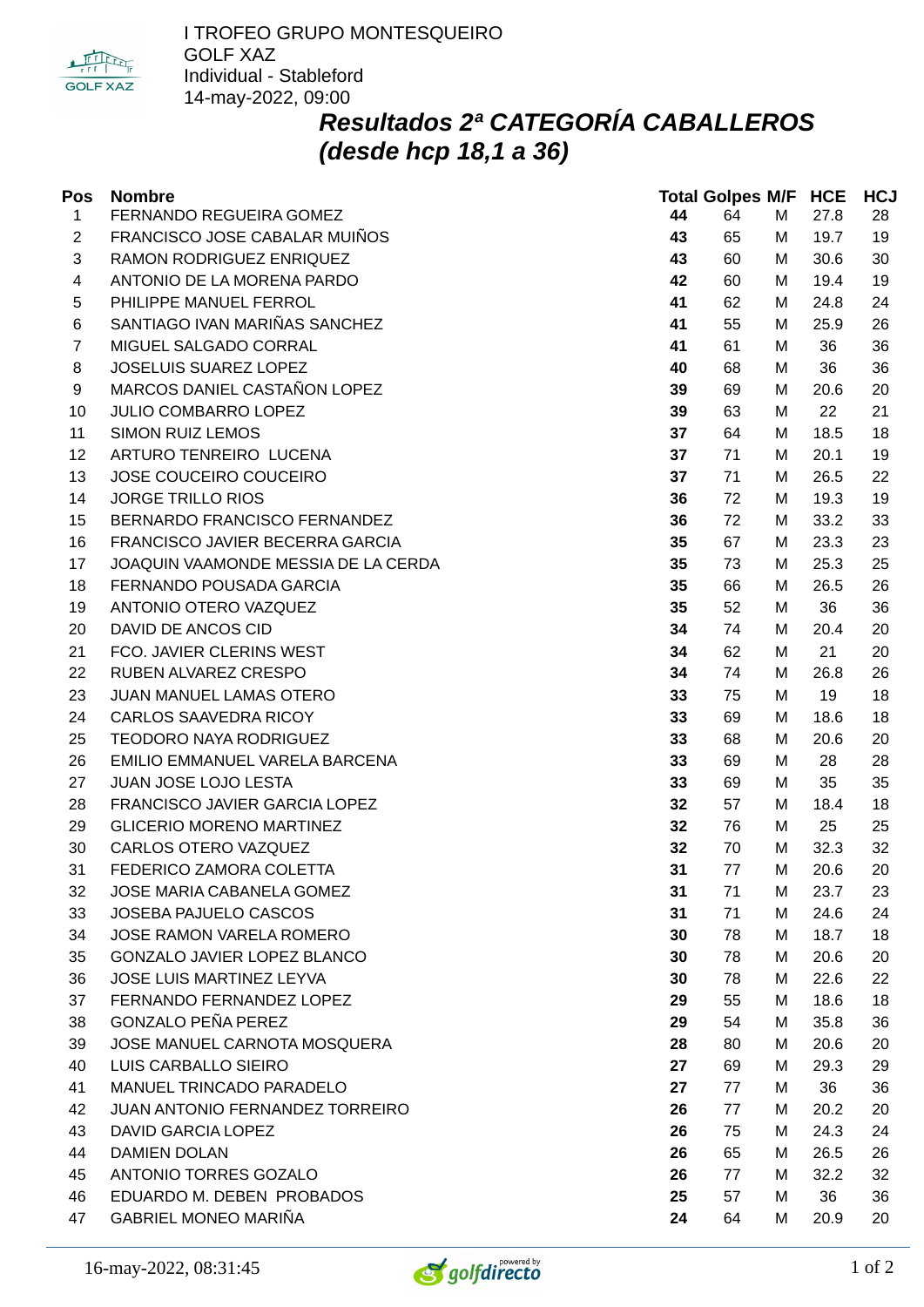

# *Resultados 2ª CATEGORÍA CABALLEROS (desde hcp 18,1 a 36)*

|    | Pos Nombre                         | <b>Total Golpes M/F HCE HCJ</b> |    |   |      |      |  |
|----|------------------------------------|---------------------------------|----|---|------|------|--|
|    | 48 JESUS MANUEL CASTAÑON RODRIGUEZ | 24                              | 73 | M | 22.4 | 22   |  |
|    | 49 JAIME DEL RIO ENRIQUEZ          | 23                              | 60 | M | 36   | - 36 |  |
|    | 50 JOSE LUIS MORILLO SALAS         | 22                              | 76 | м | 36.  | - 36 |  |
| 51 | LUCINIO GALACHE HERNANDEZ          | 21                              | 52 | м | 22.7 | - 22 |  |
|    | 52 FEDERICO CAÑAS GARCIA-ROJO      | 10                              | 51 | м | 28.  | 28   |  |